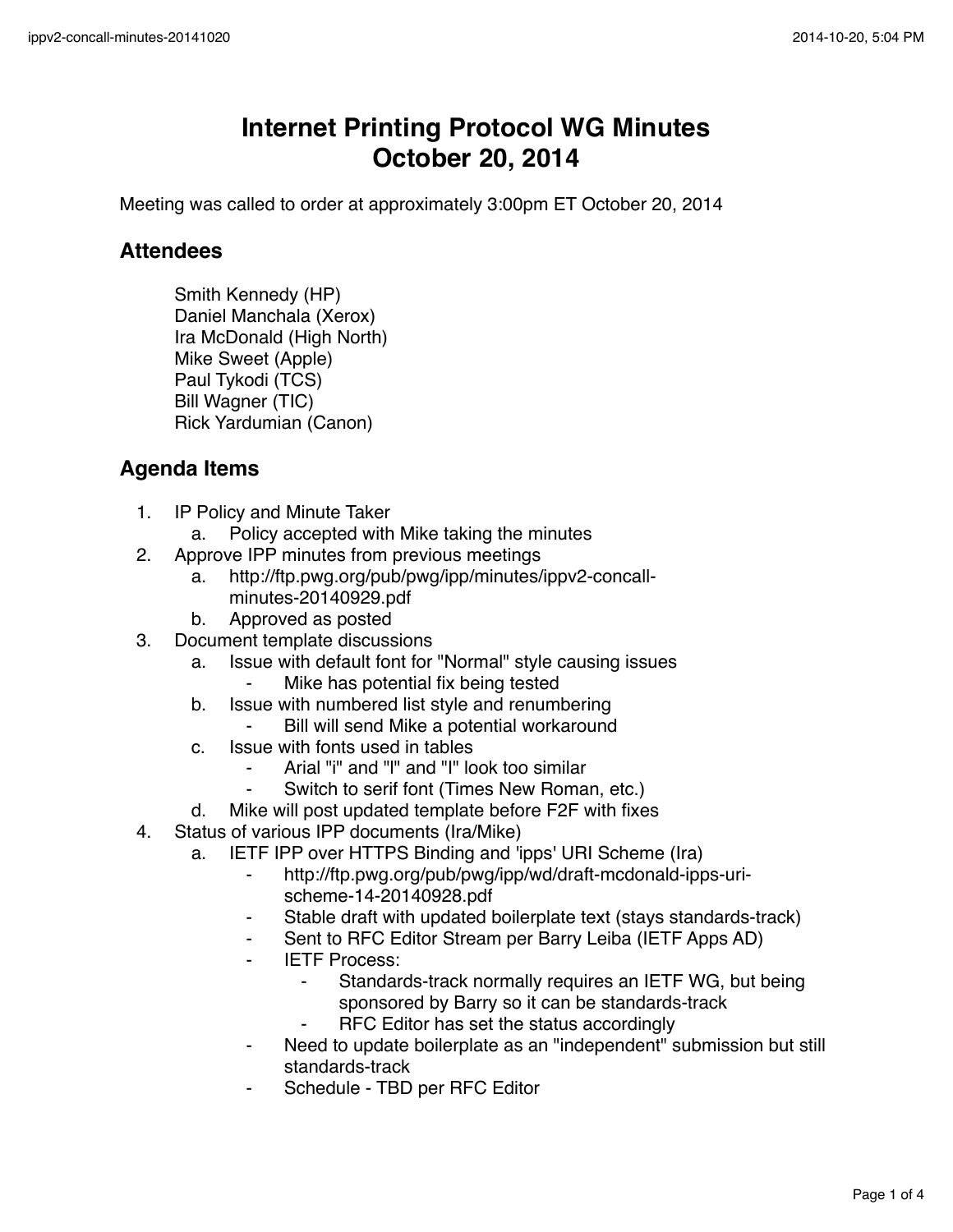- b. IETF LDAP Printer Schema (Ira)
	- http://ftp.pwg.org/pub/pwg/ipp/wd/draft-mcdonald-Idap-printerschema-09-20140928.pdf
	- Stable draft with updated boilerplate text (informational)
	- ⁃ Sent to RFC Editor Stream per Barry Leiba (IETF Apps AD)
	- ⁃ Informational status
	- Schedule TBD per RFC Editor
- c. IPP Everywhere Printer Self-Certification (SELFCERT) (Mike)
	- ⁃ http://ftp.pwg.org/pub/pwg/ipp/wd/wd-ippeveselfcert10-20140826 rev.pdf
	- Prototype draft waiting for prototype reports
	- ⁃ Reviewed at PWG F2F in August
	- Beta tools released
	- Schedule PWG Last Call Q4 2014
- d. IPP Implementor's Guide v2.0 (Smith)
	- http://ftp.pwg.org/pub/pwg/ipp/wd/wd-ippig20-20140814-rev.pdf
	- ⁃ Prototype draft waiting for prototype reports
	- ⁃ Reviewed at PWG F2F in August
	- Schedule PWG Last Call Q3/Q4 2014
- e. IPP Shared Infrastructure Extensions (INFRA) (Mike)
	- http://ftp.pwg.org/pub/pwg/ipp/wd/wd-ippsix10-20140226-rev.pdf
	- ⁃ Prototype draft waiting for prototype reports
	- ⁃ Reviewed at PWG F2F in August
	- Schedule PWG Last Call Q4 2014
- f. IPP System Control Service (Mike/Ira)
	- ⁃ http://ftp.pwg.org/pub/pwg/ipp/wd/wd-ippsystem10-20140824 rev.pdf
	- ⁃ Interim draft
	- Reviewed by IPP WG on 09/29/14
	- Schedule ???
- 5. Discussion of IPP Scan (Pete Zehler)
	- a. http://ftp.pwg.org/pub/pwg/ipp/wd/wd-ippscan10-20140917.pdf
	- b. Stable draft IPP WG reviewed on 09/11/14
	- c. PWG Formal Vote (ended 10/17/14)
	- d. 16 votes: 12 yes, 4 abstain, 0 no
	- e. Schedule update to address editorial comments and publish ASAP
	- f. Did not discuss, will work on mailing list and offline
- 6. Review of IPP Registration Process (Mike)
	- a. http://ftp.pwg.org/pub/pwg/ipp/wd/wd-ipp-registry-policy-20141019.pdf
	- b. Lines 41-42: "PWG standards-track registrations MUST BE approved ..."
	- c. Line 45: "Non-standards track registrations MUST BE ..."
	- d. Lines 48, 49: Use semicolons instead of commas
	- e. Line 50: "stated technical reason" (add "technical")
	- f. Line 52: "PWG IPP workgroup secretary" (double-check PWG Process/ 3.0)
	- g. Line 63: "PWG IPP workgroup secretary"
	- h. Approved in WG with the above changes. Do final approval in F2F.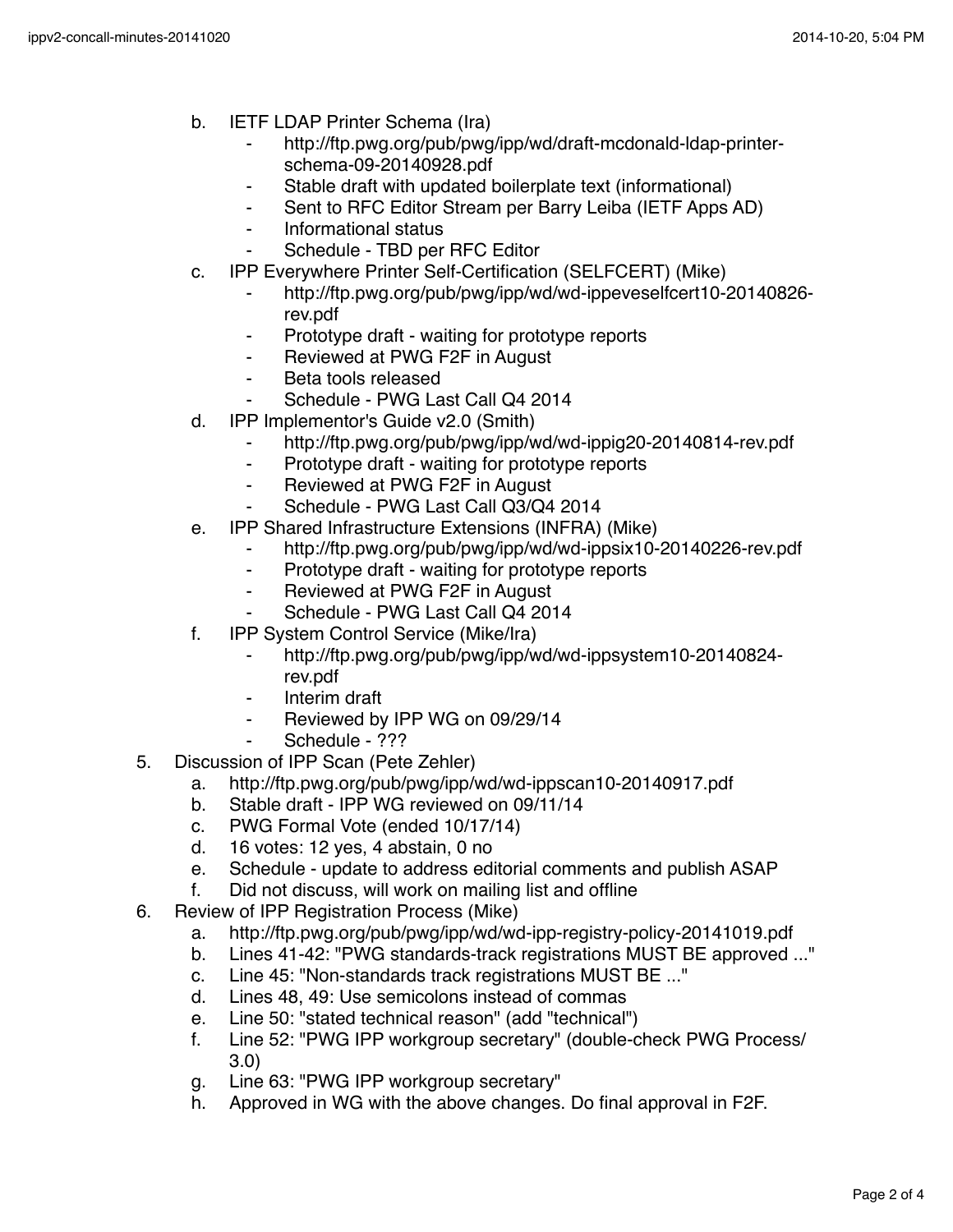- i. Action: Mike to post updated registration process before November F2F
- 7. Review of IPP Finishings/2.0 Last Call Comments (Mike)
	- a. http://ftp.pwg.org/pub/pwg/ipp/wd/wd-ippfinishings20-20140701-rev.pdf
	- b. http://ftp.pwg.org/pub/pwg/ipp/wd/lcrc-ippfinishings20.txt
	- c. Line 5 of lcrc: "need 10 for quorum"<br>d. Skipping all editorial comments Mi
	- Skipping all editorial comments Mike to resolve offline and go through those at the F2F
	- e. IM1: JDF Coating Types
		- Action: Ira to ask Rick and Rainer about JDF coating types: "Aqueous" and "Protective"
	- f. IM2: JDF Fold Types
		- ⁃ Add reference to JDF 1.5 @FoldCatalog use lowercase jdf-fNN-NN
		- Register finishing-template keyword values (jdf-fNN-NN)
	- g. IM3: Reject
	- h. MS10:
		- ⁃ Defer to November F2F to ask vendors with edge stitch
	- i. MS11:
		- ⁃ Defer to November F2F to ask vendors with booklet makers
	- j. MS16/SK5: Accepted, use SK5 for examples
	- k. MS17: Accepted
	- l. MS20: Accepted
	- m. MS21: Accepted
	- n. MS22: Accepted
	- o. MS25: Accepted
	- p. MS26/SK8/SK9/SK10: Accepted
	- q. MS27: Accepted
	- r. MS29: Accepted, ABNF on FTP server is authoritative ABNF for the specification
	- s. SK3: Is there a standard for hole spacing we can reference? If not, reject, otherwise approve with reference
		- ⁃ ISO 838 2 hole spec?
		- ⁃ Maybe just say there is no authoritative standard for spacing, positions, and diameter of holes
			- Also wikipedia article
	- t. SK4: Final decision at November F2F, but SK5 and MS16 probably satisfy this requirement by allowing the printer to limit the values per media size (RESOLVED by SK5/MS16).
		- Mike to come up with examples showing both fixed values and ranges/sets of values for the November F2F review
	- u. SK6: Accepted, clarify purpose, provide examples
	- v. WW1: Accepted, 2.2 becomes Protocol Role Terminology
	- w. WW2: Accepted, 2.3 becomes Printing Terminology
	- x. WW3: Accepted, pull in formal definitions for Document, Copy, Set, Imposition, etc. Never use lowercase versions when we have a defined term.